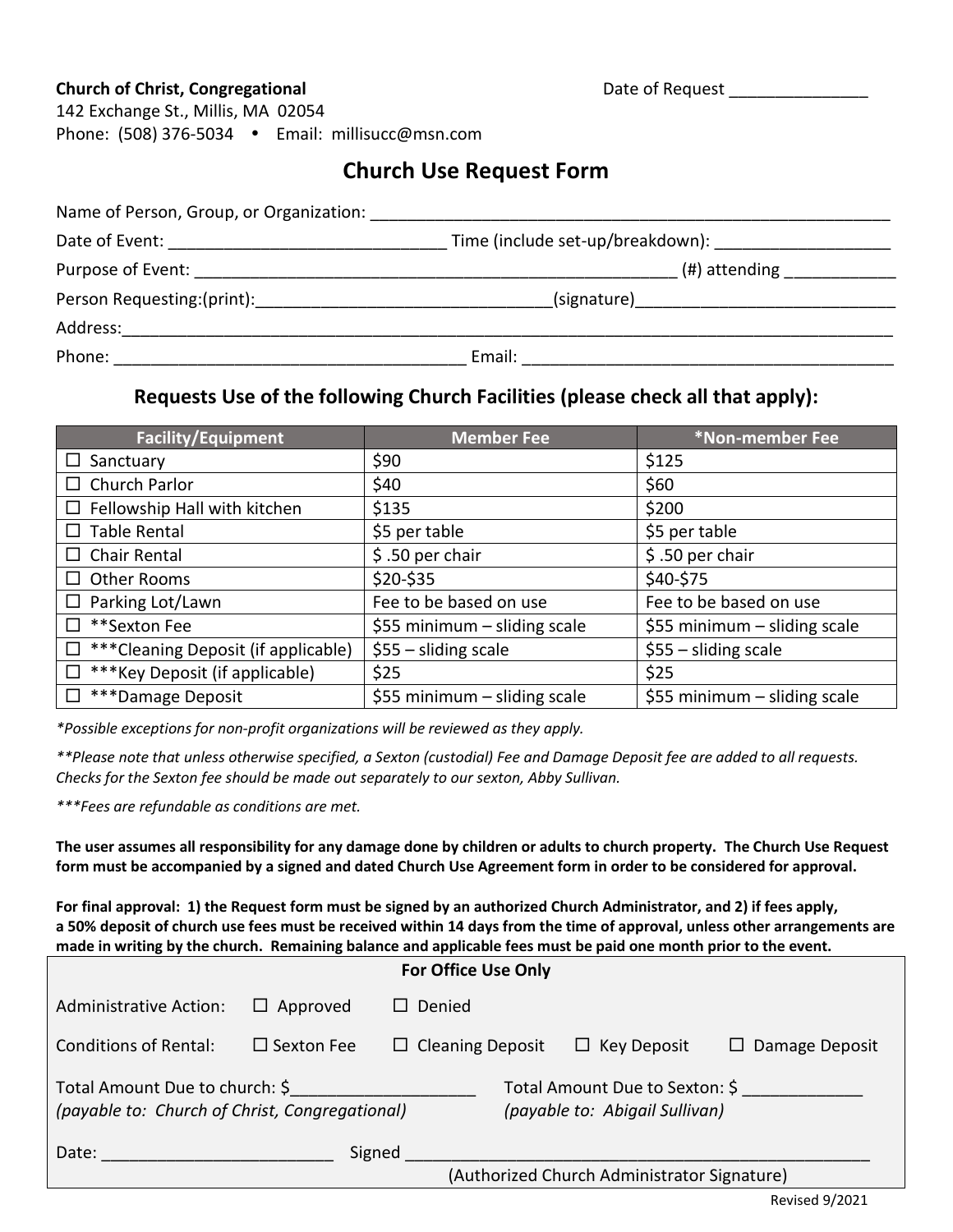#### **Church of Christ, Congregational Attached to: Church of Christ, Congregational** Attached to:

Email: [millisucc@msn.com](mailto:millisucc@msn.com)

142 Exchange St., Millis, MA 02054 **Event Date:** \_\_\_\_\_\_\_\_\_\_\_\_\_\_\_\_\_\_\_\_\_\_\_\_\_\_\_\_\_\_\_\_\_

Phone: (508) 376-5034 Person/Organization:

# **Church Use Agreement Form**

#### **Covid-19 Protocols**

By signing this form, I acknowledge that I have received a copy of and will adhere to the Church of Christ's Use of the Church Outdoors and Indoors Covid-19 Protocols.

#### **Use of the Building – Masks are Optional**

Reasons for using the facility will be clearly stated on the Church Use Request application and must be adhered to. Renters must have prior approval to use any room other than those listed in the original application. Occupancy limits of the building will not be exceeded and the Church Administrator must be notified if the number of persons using the facility exceeds the number listed on the application. Please notify us immediately if any damage occurs. If renter or their guests are responsible for damage to the church building or property, the damage deposit is forfeited and additional charges may apply.

#### **Kitchen Use**

Board of Health regulations require anyone using the kitchen to wipe down ALL SURFACES with a disinfecting solution and paper towels. Cleaning supplies, paper towels, and vinyl gloves are provided by the church, and are located in the kitchen. Detailed cleaning instructions are also located in the kitchen.

#### **Cleanliness**

The Sexton fee covers general clean-up. All individuals and groups using the church building are expected to leave any room rented in the same condition in which it was found. Please dispose of trash in the proper containers and return all furniture to its proper place. The set-up and breakdown of folding chairs and tables are the responsibility of the individuals and groups. All individuals and groups are also responsible for removing and disposing of any decorations. The renter forfeits the cleaning deposit if these conditions are not met.

#### **Safety**

For events with up to 12 children, at least 2 non-related adults must be present at all times. For groups with more than 12 children, one non-related adult must be added for each additional 1-6 children present over the 12. (Examples: 5 children = 2 non-related adults; 12 children = 2 non-related adults; 14 children = 3 non-related adults; 20 children = 4 non-related adults). Adults renting the building are responsible for monitoring bathroom areas when being used by children in their group and for supervising minors at all times. Church of Christ, Congregational will not be held liable for any injuries sustained while using the Church building.

#### **Leaving the Building**

All individuals and groups using the church are responsible for closing down the Church building when the event is over. Renters who have been given a single event key should lock the door when leaving and put the borrowed key through the mail slot.

#### **I have read and understand the above agreement.**

| <b>Renter Representative</b> | <b>Church Representative</b>         |
|------------------------------|--------------------------------------|
|                              | Name (printed) _____________________ |
| Signature                    | Signature                            |
| Date                         | Date                                 |

**Church Copy**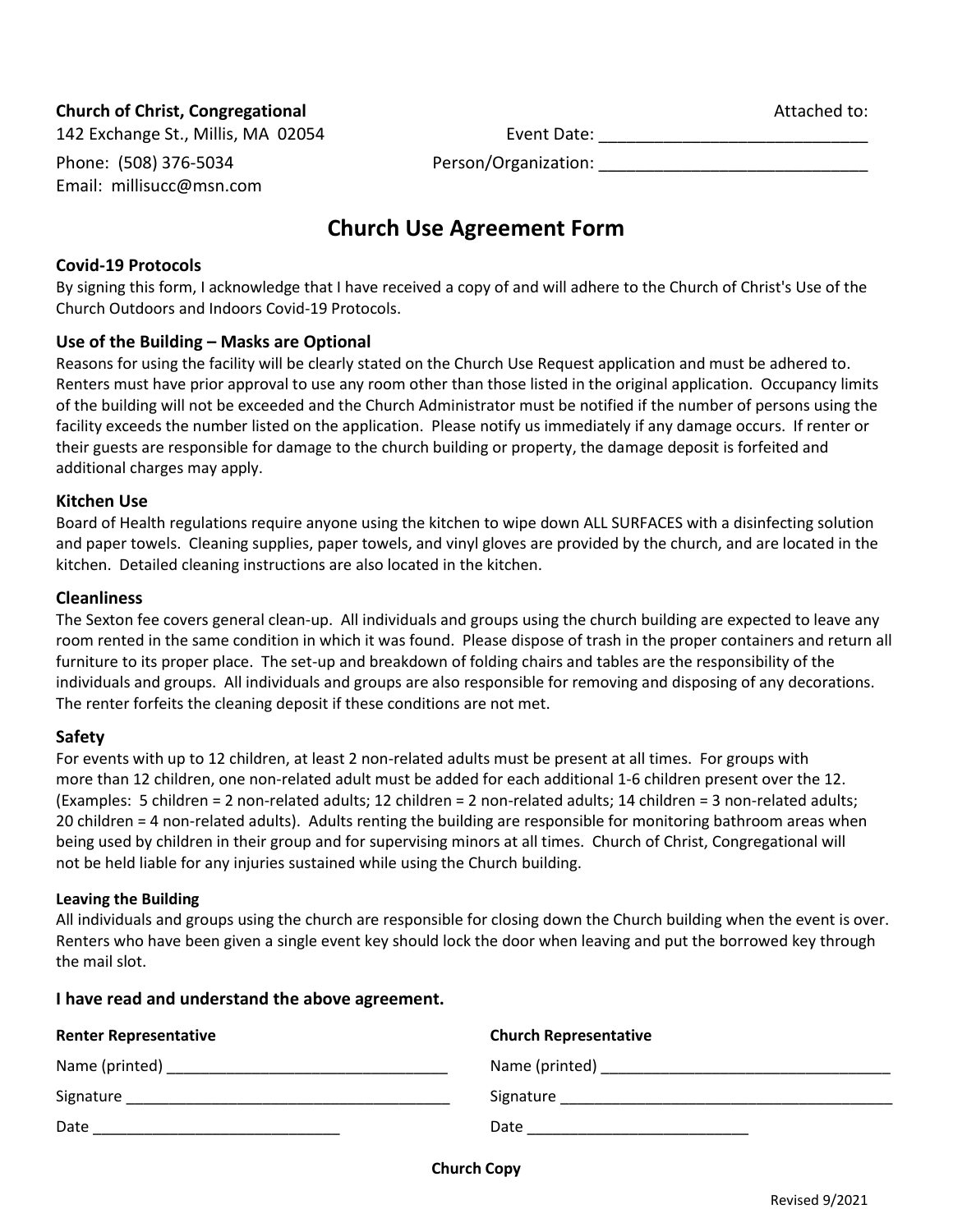#### **Church of Christ, Congregational Attached to:** Attached to:

142 Exchange St., Millis, MA 02054 Event Date: Phone: (508) 376-5034 Person/Organization: Email: [millisucc@msn.com](mailto:millisucc@msn.com)

# **Church Use Agreement Form**

#### **Covid-19 Protocols**

By signing this form, I acknowledge that I have received a copy of and will adhere to the Church of Christ's Use of the Church Outdoors and Indoors Covid-19 Protocols.

#### **Use of the Building – Masks are Optional**

Reasons for using the facility will be clearly stated on the Church Use Request application and must be adhered to. Renters must have prior approval to use any room other than those listed in the original application. Occupancy limits of the building will not be exceeded and the Church Administrator must be notified if the number of persons using the facility exceeds the number listed on the application. Please notify us immediately if any damage occurs. If renter or their guests are responsible for damage to the church building or property, the damage deposit is forfeited and additional charges may apply.

#### **Kitchen Use**

Board of Health regulations require anyone using the kitchen to wipe down ALL SURFACES with a disinfecting solution and paper towels. Cleaning supplies, paper towels, and vinyl gloves are provided by the church, and are located in the kitchen. Detailed cleaning instructions are also located in the kitchen.

#### **Cleanliness**

The Sexton fee covers general clean-up. All individuals and groups using the church building are expected to leave any room rented in the same condition in which it was found. Please dispose of trash in the proper containers and return all furniture to its proper place. The set-up and breakdown of folding chairs and tables are the responsibility of the individuals and groups. All individuals and groups are also responsible for removing and disposing of any decorations. The renter forfeits the cleaning deposit if these conditions are not met.

#### **Safety**

For events with up to 12 children, at least 2 non-related adults must be present at all times. For groups with more than 12 children, one non-related adult must be added for each additional 1-6 children present over the 12. (Examples: 5 children = 2 non-related adults; 12 children = 2 non-related adults; 14 children = 3 non-related adults; 20 children = 4 non-related adults). Adults renting the building are responsible for monitoring bathroom areas when being used by children in their group and for supervising minors at all times. Church of Christ, Congregational will not be held liable for any injuries sustained while using the Church building.

#### **Leaving the Building**

All individuals and groups using the church are responsible for closing down the Church building when the event is over. Renters who have been given a single event key should lock the door when leaving and put the borrowed key through the mail slot.

#### **I have read and understand the above agreement.**

| <b>Renter Representative</b>                                                                                                       | <b>Church Representative</b> |
|------------------------------------------------------------------------------------------------------------------------------------|------------------------------|
| Name (printed) Name (printed)                                                                                                      |                              |
| Signature<br><u> 1980 - Jan Berlin, Amerikaansk kanton en beskriuwer om de ferske om de ferske om de ferske om de ferske om de</u> | Signature                    |
| Date                                                                                                                               | Date                         |

**Renter Copy**